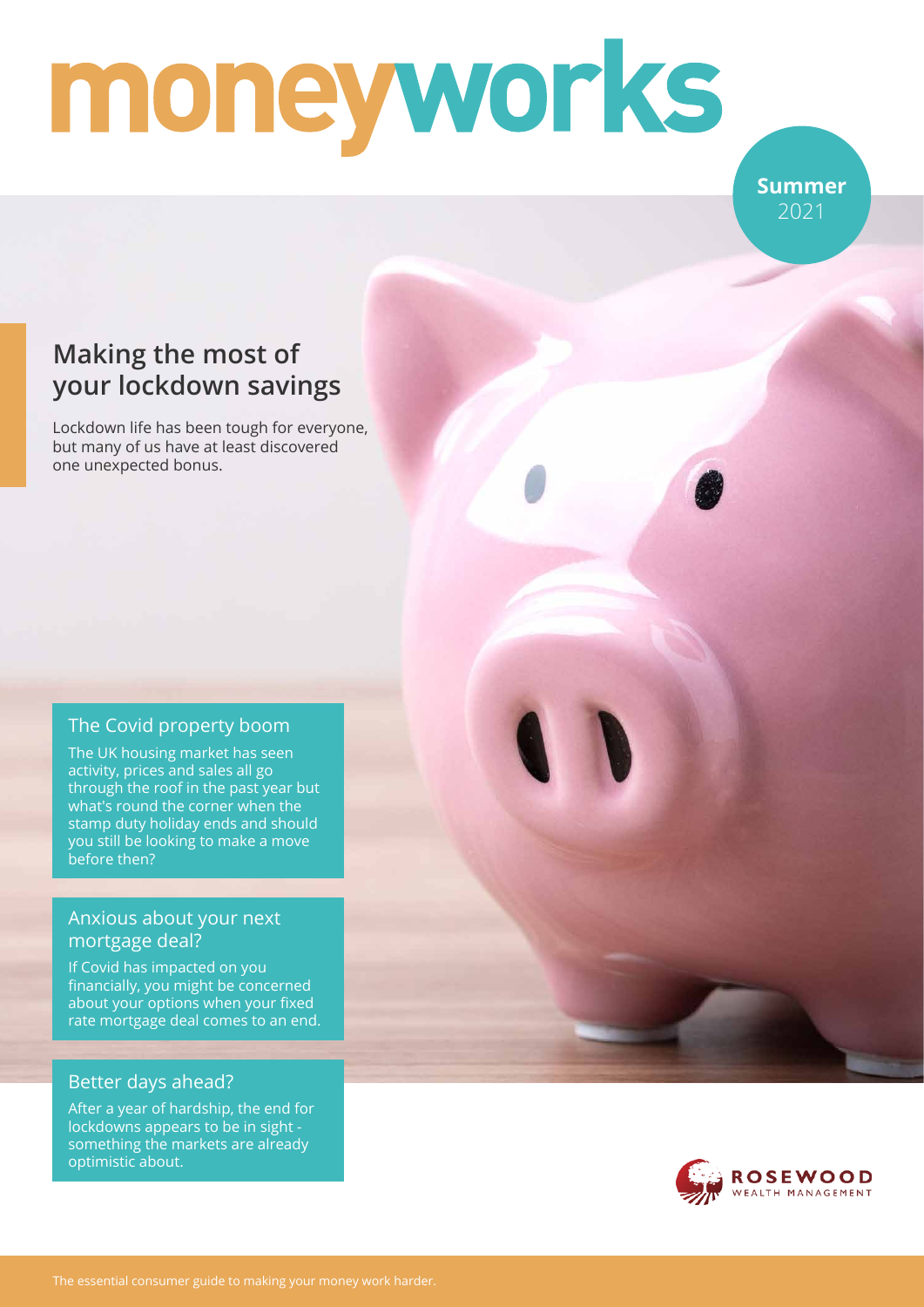# Welcome Contents

As the clouds slowly begin to lift and lockdown restrictions ease, the country is now looking forward to slowly getting back on its feet after a year like no other.

There is no denying what an incredibly tough 12 months it has been for so many but there is now cautious optimism that things may soon be returning to some sort of normality.

But what of your finances and the repercussions the pandemic has had on them?

In this issue we look at a number of key talking points and why you should be addressing these areas to ensure you are in the best possible financial state as we move forwards.

While lockdown life has been tough for everyone, one unexpected bonus is that with nowhere to go and less to spend money on, many UK adults have built up their savings during lockdown. We look at how this cash reserve could be best served in terms of paying off debts or investing into your pension pot.

We also address the state of the stock markets and why despite the UK FTSE 100 posting its biggest quarterly fall for more than three decades last year, there are now signs it is bouncing back and why it is important to look at the long-term picture when it comes to your investments.

If Covid has impacted on you financially, you might be concerned about your options when your fixed rate mortgage deal comes to an end. In this issue we look at what routes you can take and the importance of getting mortgage advice to find the best possible deals available.

Remaining on the property ladder, the past year has seen activity in the UK housing market go through the roof but with the stamp duty holiday soon to end, we take a look at what could be around the corner and whether you should still be looking to make a move before then.

And finally, we address the importance of protection plans and why putting cover in place to lessen the financial risk of losing your job - or not being able to work for health reasons - are now more important than ever.

Here's hoping the coming months will continue to bring an end to the pandemic and life, along with your finances, can slowly get back on track.

The **moneyworks** team

#### Making the most of your lockdown savings **04**

Lockdown life has ben tough for everyone, but many of us have at least discovered one unexpected bonus.

#### The Covid property boom **05**

prices and sales all go through the roof in when the stamp duty holiday ends and before then?



#### Anxious about your next mortgage deal? **06**

might be concerned about your options when your fixed rate mortgage deal.



# Better days ahead? **07**

After a year of hardship, the end for lockdown appears to be in sight - something the markets are already optimistic about

**This newsletter is for information purposes only and does not constitute advice or a personalised recommendation.**

Bankhall is a trading style of Bankhall Support Services Limited a company registered in England and Wales with number 2785381 which is authorised and regulated by the Financial Conduct Authority under number 164877. Registered office: Aviva, Wellington Row, York, YO90 1WR. VAT number: 105437300.

Bankhall® is a registered trademark of Sesame Bankhall Group Limited (a company registered in England and Wales with number 3573352. Registered office: as above).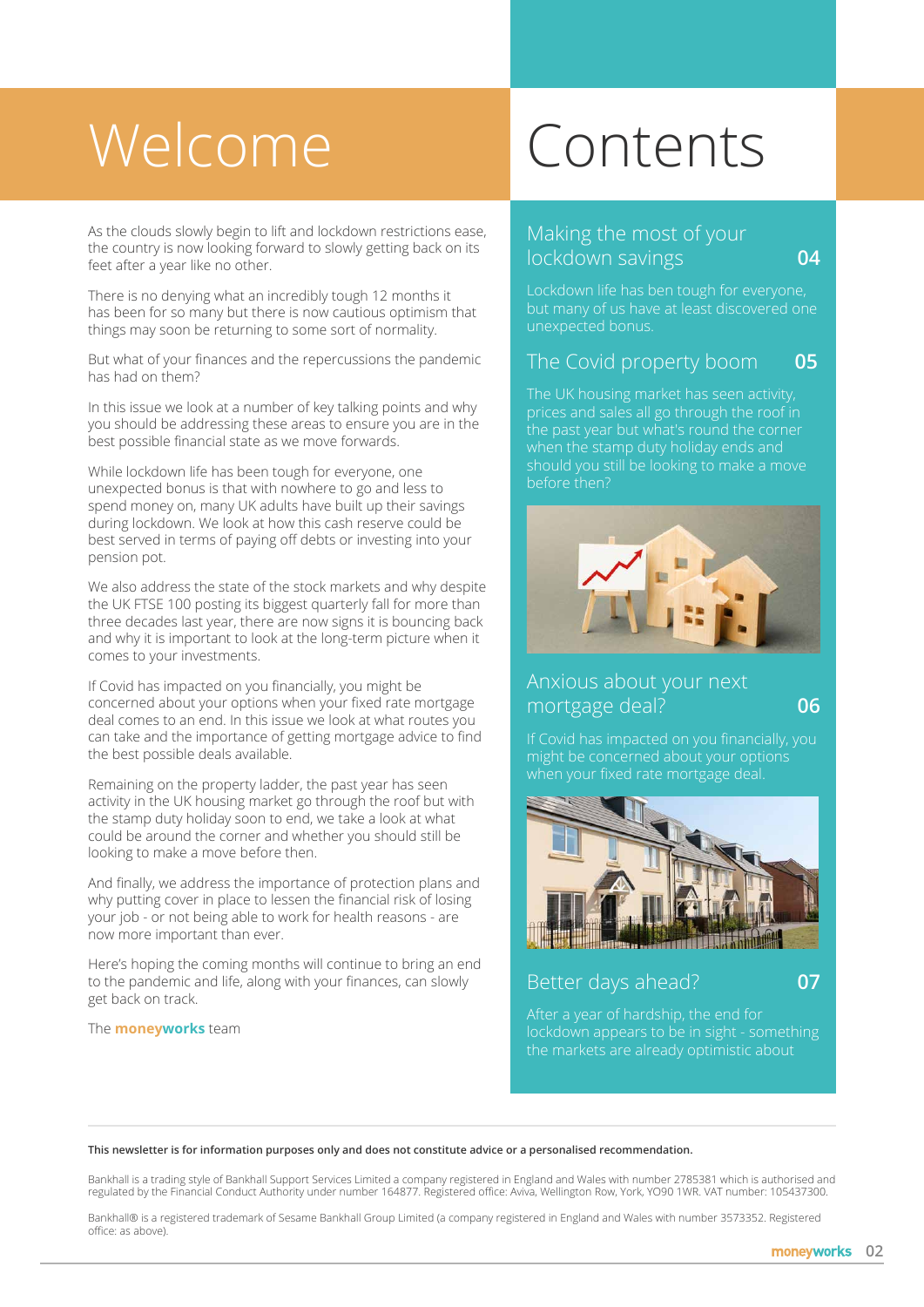# The News in Brief

A round up of the current financial stories.

### Will you have enough savings to fund your retirement lifestyle?

After decades of working hard, we all deserve the opportunity to enjoy a contented, happy retirement. But will we have enough pension savings for that to prove the case?

According to research by Standard Life Aberdeen, the average person retiring in 2021 expects to spend £21,000 a year. However, when looking at the size of their pension pots and factoring in state pension, two-thirds of 2021 retirees risk running out of money later in life.

This potentially huge gap between expectations and reality might not be immediately evident. Meaning retirees in 2021 might unknowingly spend their pension pot too quickly. It all underlines the importance of seeking financial advice to develop a sustainable retirement income strategy.

https://bit.ly/3txxwQ4

# Working for your lockdown pocket money

The tumultuous events of lockdown have seen children work harder for their pocket money, according to the latest annual Halifax Pocket Money survey.

The research found 28% of British kids took on new household chores over the past 12 months to earn pocket money – with 25% of these children gardening during lockdown, 15% looking after siblings and 10% going shopping for a vulnerable person.

The average amount of pocket money that kids receive actually fell, from £7.55 in 2020 to £6.48 in 2021. Although 24% of parents said they pay their children £20 or more weekly pocket money.

44% of kids also regularly receive money from grandparents – but 8% of parents think the grandparents should open the purse strings a little more.

https://bit.ly/2Q46DW6

### The savings struggle during Covid

It's now over a year since the Covid crisis first took hold in the UK – which was also when the Bank of England took the drastic step of reducing base rate to the historic low of 0.1%.

Such low rates have been good news for mortgage borrowers and for people paying off debts, but it has spelt more gloom for savers – due to the inevitable further fall in savings account rates.

Analysis from Moneyfacts illustrates the scale of the impact. It found the average interest rate on an easy access account fell from 0.57% in March 2020 to 0.22% by September 2020 – and it has reduced even further to just 0.17% by March 2021. That means rates are less than half of what they were before the pandemic.

https://bit.ly/3o4iIXY

## Retirement savings concerns for women

The gender pay gap has rightly become a hugely topical issue in the UK over recent years and the consequences of women earning significantly less than men over their career could also have a major impact in retirement.

Research by Barnett Waddingham has found that, on average, women are saving less for retirement compared to men – with the difference ranging from 25% to a considerable 45% fewer savings in their pension. This is despite the fact women and men generally contribute the same percentage amount from their pay into a pension.

When they get into their 50s, women generally increase their contribution rate higher than men do, but that typically isn't enough to make up the gender gap.

https://bit.ly/2R0crk8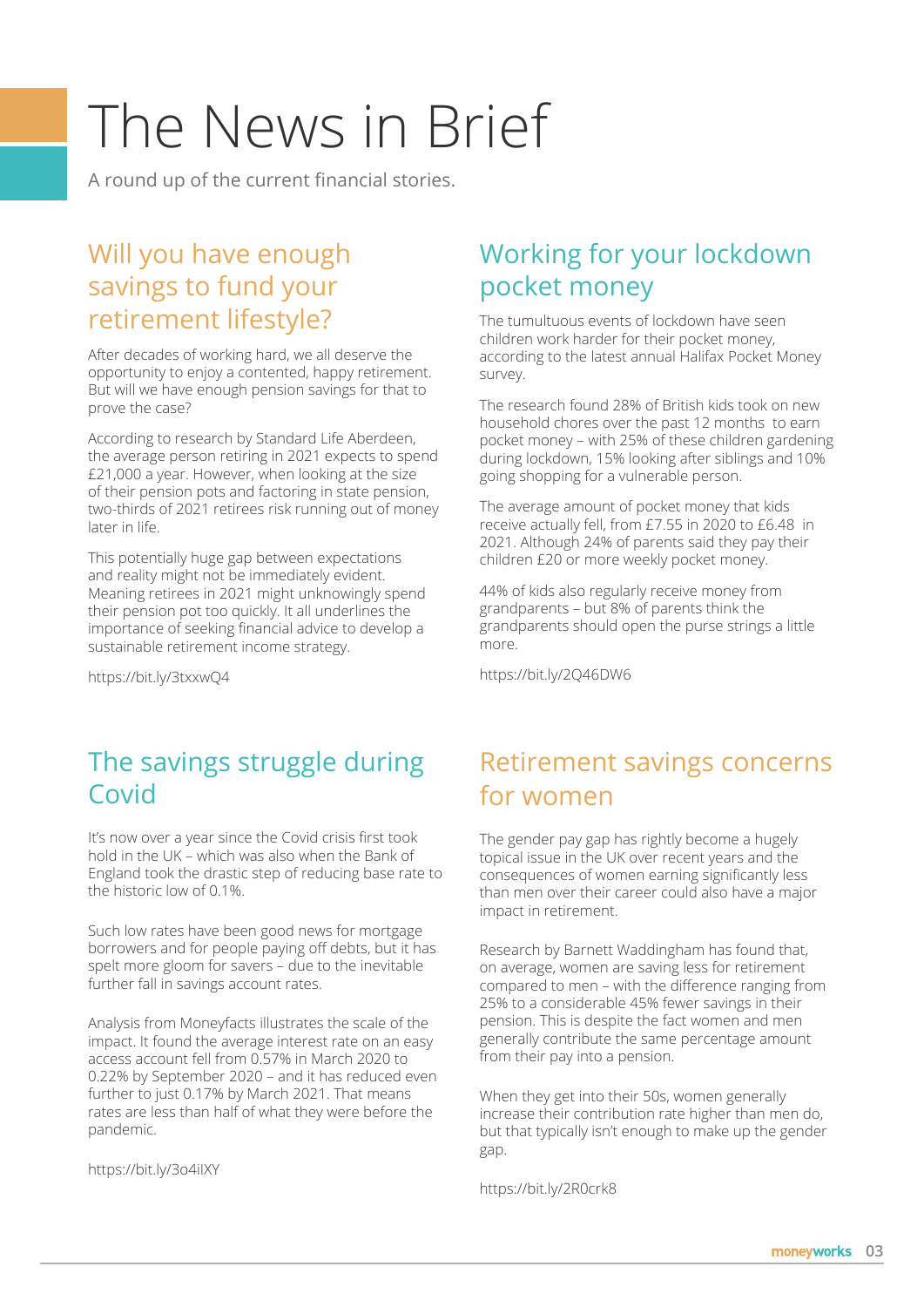# Making the most of your lockdown savings

Lockdown life has been tough for everyone, but many of us have at least discovered one unexpected bonus.

Without being able to go out to restaurants, venture on holiday or even commute to work, a lot of UK adults have built up a large amount of savings during lockdown.

According to the Bank of England, a considerable £150bn has been collectively saved up since the pandemic began.1 Fidelity estimates that each of us will, on average, come out of lockdown £1,744 better off<sup>2</sup> , with one woman even managing to save a fivefigure amount.3

The big question many will now be able to ask though is, what to do with this surprise windfall of money?

#### **Spending spree?**

Given the blows the UK economy has withstood over the past 12 months, it's perhaps understandable the government wants you to get spending your savings – and fast.

Back in December 2020, the chancellor Rishi Sunak urged people who have saved heavily to splash their cash this year<sup>4</sup>. This instant gratification approach even has a nickname – revenge buying.

From hot tubs to spa days, we've surely all earned the right to have a treat or two after the past year. And if it's good for the economy, there shouldn't even be a need to feel guilty about indulging in a shopping spree.

#### **The longer game**

For many people though, this unanticipated financial boost could make a deeper, longer-term difference to their future. An opportunity to revamp your financial plans, and perhaps dream bigger.

Many have already put their extra savings to good use by reducing or paying off debts - from mortgages<sup>5</sup> to credit cards6 – so they're in a better overall financial position. Others are bringing forward plans to move home and moving up the property ladder quicker

than expected. UK house prices have consequently soared by 7.1% over the past year<sup>7</sup>, due to such high demand<sup>8</sup>

There's also the opportunity to put your lockdown savings towards boosting your lifestyle in the longterm. For example, March 2021 research by Legal & General<sup>9</sup> shows there are 1.3 million over-50s who now plan to retire early due to the pandemic. By using this money wisely in pensions or other longterm investments, these savings could really enhance your future. Especially at a time when interest rates on savings accounts are at record low levels<sup>10</sup>.

#### **Making considered decisions**

As we begin to look forward to emerging from lockdown, this is really good time to think about any savings you've been able to build up over the past 12 months – and how they could play a big part in your future. It's tempting to go on a spending splurge; but using all this money frivolously could be an opportunity missed.

Before making any decisions, it might be worth speaking to a financial adviser – to talk through your needs and hear personalised recommendations for putting your savings to work towards a brighter financial future.

The value of your investment can go down as well as up and you may not get back the full amount invested. Investments do not include the same security of capital which is afforded with a deposit account.

 https://bbc.in/3uArZJM (BBC) https://bit.ly/3uw8YrQ (Fidelity) https://yhoo.it/3o4oB7w (Yahoo) 4 https://bit.ly/3uCgJfQ (Express)<br>5 https://bit.ly/33wMYRW (This is money) https://bit.ly/33wMYRW (This is money) https://bit.ly/2RbBlwW (Your money)

- 7 https://bit.ly/2RDOOOe (Fool)
- 8 https://bit.ly/3obE8m8 (Buy Association)
- <sup>10</sup> https://bit.ly/3o0Dw2A (This is money)

9 https://bit.ly/2QZv47P (Legal & General)

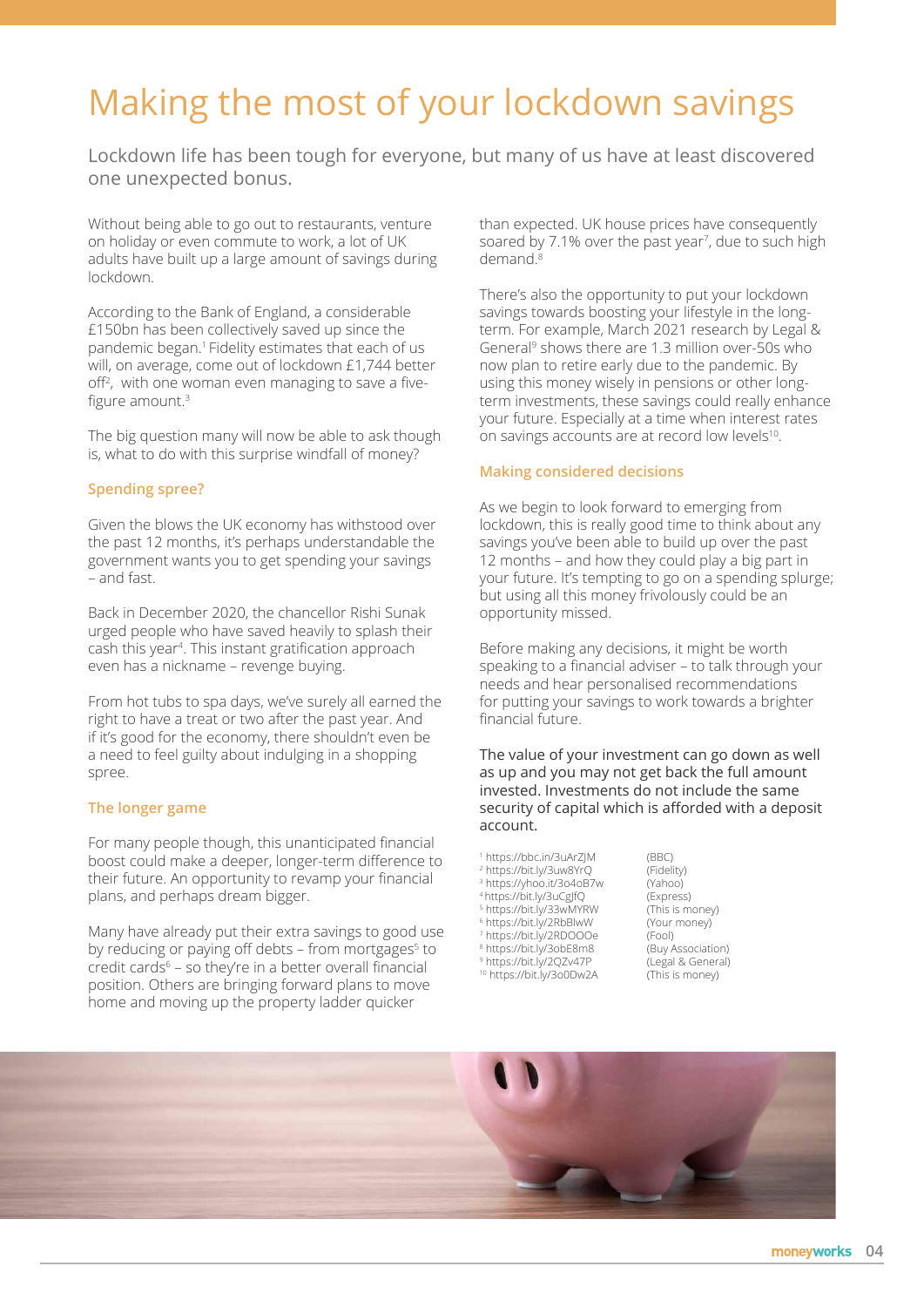

# The Covid property boom

The UK housing market has seen activity, prices and sales all go through the roof in the past year but what's round the corner when the stamp duty holiday ends and should you still be looking to make a move before then?

One thing we have all done this past year is spend considerably more time at home but as the saying goes, familiarity breeds contempt. During lockdown, many of us might have found that our homes don't quite offer what we wanted – or that we needed something bigger.

The result has been an explosion in the housing market that has become frantic with activity<sup>1</sup> and seen UK house prices increase at the fastest rate since 2004.<sup>2</sup>

#### **The perfect storm?**

There are plenty of factors driving the housing market boom right now, beyond a simple desire to have a bit more garden space.

One of the biggest influencers is the government's stamp duty holiday. Originally introduced in 2020, it has had a huge impact on market activity, proving so popular that the government extended it until 30 June and, for homes worth less than £250,000, until 30 September.

In addition, the government has launched a 95% mortgage scheme<sup>3</sup> to help first time buyers or current homeowners secure a mortgage with just a 5% deposit. At the start of the pandemic, 90% of low deposit mortgages were withdrawn by lenders<sup>4</sup>, making it difficult for many people to climb up the property ladder, but the 95% scheme should help reverse that.

With thousands of people saving a lot more money during lockdown, there are plenty of financial reasons why this might be a good time to move home and that is fuelling heavy demand. In March, two out of every three properties listed on Rightmove<sup>5</sup> had been sold subject to contract.

#### **The long-term impact**

As much as this is a buoyant period for the housing

market, questions remain over how long it will last.

The stamp duty holiday extension was welcome news but adds to a potential cliff edge moment, as demand could significantly fall after September.

Some experts predict house price growth will slow over the second half of the year.<sup>6</sup> So, if you wait, you could buy your next home for a cheaper amount than what you might have to pay right now. Plus, you'd face less competition.

But equally, there might be less people interested in buying your property if you wait to put it on the market – and there could be fewer suitable options for you to buy and so limiting your choices.

#### **A good time to assess your options**

If the last year has altered your perspective and priorities, it might be worth at least exploring your options now by speaking to an expert adviser.

They can help you consider if you could afford to borrow more money towards a bigger home or even remortgage to fund home improvements, if you'd prefer to renovate what you have.

An adviser can use their extensive knowledge of the mortgage market to present you with suitable options. So you can plan your next steps with greater confidence.

#### **Your home may be repossessed if you do not keep up repayments on your mortgage. You may have to pay an early repayment charge to your existing lender if you re-mortgage.**

1 https://bit.ly/3eviFBf (Cornwall Live)

- 2 https://bit.ly/3tCeoAl (The Guardian) 3 https://bit.ly/2RAAOVj (Gov)
- 4 https://bit.ly/3hhhlUy (Which)
- 5 https://bit.ly/3y0t9Ao (Buy Association)
- 6 https://bit.ly/3hf5x4Z (Which)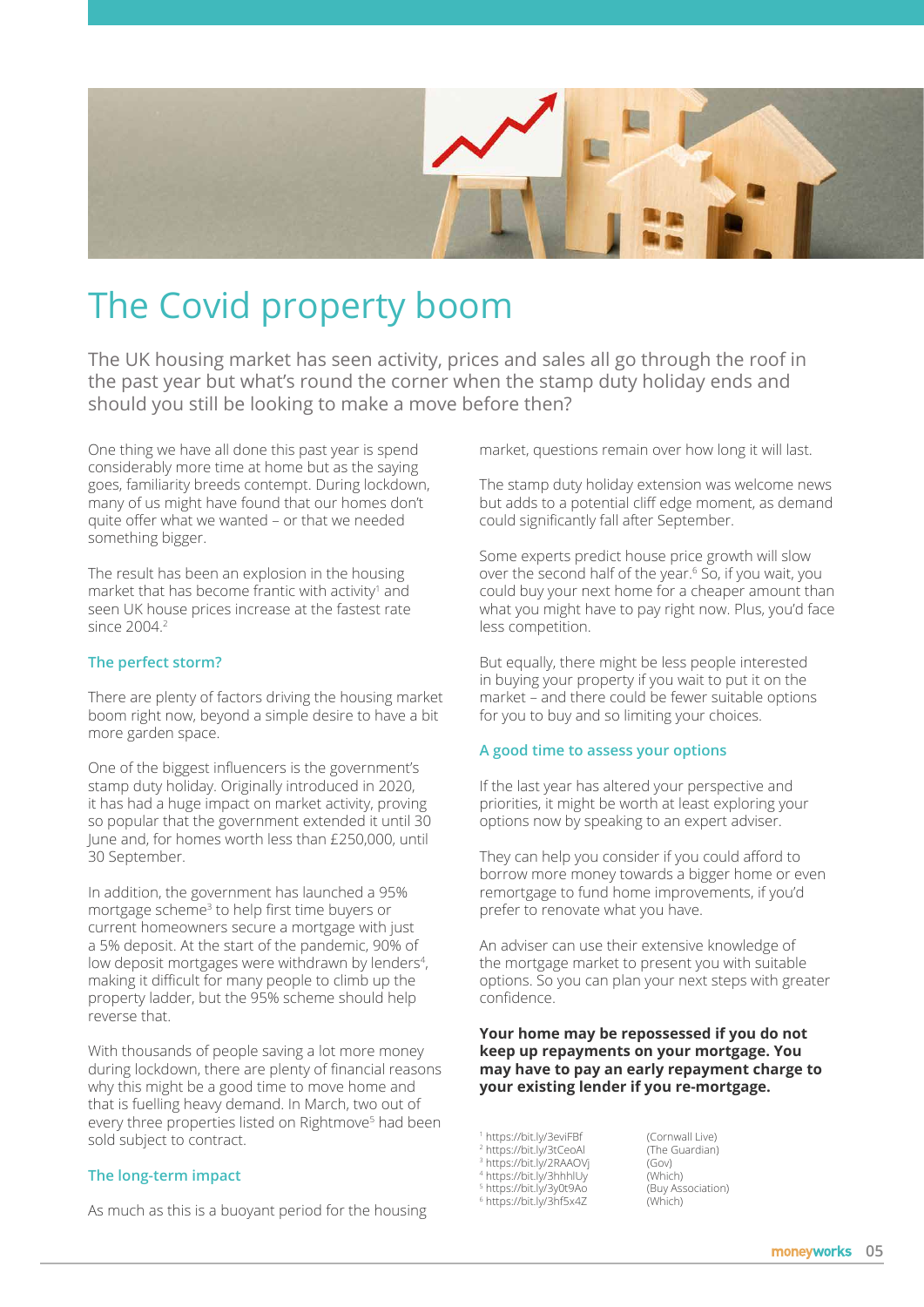

# Anxious about your next mortgage deal?

If Covid has impacted on you financially, you might be concerned about your options when your fixed rate mortgage deal comes to an end.

For many, just keeping your head above water, financially, has not been easy during the pandemic. The economic consequences of Covid include a rise in UK unemployment<sup>1</sup> and a furlough scheme that provides a reduced income. To help them get through these difficult times, millions of people have successfully applied for a mortgage holiday,<sup>2</sup> potentially lasting up to six months.

Measures like the mortgage holiday scheme and a repossession ban<sup>3</sup> have helped people to keep a roof over their heads. But as we start to move forwards, many homeowners might still be feeling anxious about their future.

#### **The SVR trap?**

Research from Legal & General<sup>4</sup> found that a third of borrowers, who have seen their income fall as a result of the pandemic, fear they may not be able to remortgage. 50% of borrowers who took a payment holiday are also concerned it will affect their future ability to borrow.

Instead, when their fixed rate term comes to an end, these people expect to be left with no option other than to move onto their lender's standard variable rate (SVR). This could result in an annual increase in their repayments by as much as £2,500.

Separate research by Comparethemarket.com<sup>5</sup> showed that 19% of UK homeowners have been unable to remortgage their home since the pandemic started. Of this group, 41% said their application was rejected because they had lost their job, 32% because they had been furloughed, and 26% thought their application was turned down because of a salary cut. Unless they successfully apply for a new fixed rate deal, borrowers are automatically moved onto their lender's SVR. The difference in mortgage payments

can be considerable, with the Guardian<sup>6</sup> reporting in March that the average bank and building society SVR charge was 4.51%, compared to the best buy fixedrate loans of 1.15%-1.29% available on the market. UK Finance product maturity figures suggest some 700,000 homeowners will see their two or five-year fixed rate deal come to an end this year meaning many are understandably concerned that their monthly mortgage outgoings could rise significantly in the next few months.

#### **Don't assume you have no choices**

If you're in a position where your fixed rate term is coming to an end soon and worry you will have to move to your lender's SVR, it's worth first exploring your options. It can really help to speak to a mortgage adviser for expert support. Research by Boon Brokers<sup>7</sup> has found that one in seven borrowers have never switched mortgages – this could be the perfect opportunity for you to change to a different lender, with an adviser's help.

An adviser can help you analyse your own situation and future income expectations, to present a stronger case for qualifying for a new mortgage deal. They can also research the market on your behalf, to find potential options for you to consider.

#### **Your home may be repossessed if you do not keep up repayments on your mortgage. You may have to pay an early repayment charge to your existing lender if you re-mortgage.**

 https://bit.ly/2RbLARU (Ons) https://bbc.in/3tzlqpE (BBC) <sup>3</sup> https://bit.ly/3bcl6Xm (Financial Reporter)<br><sup>4</sup> https://bit.ly/3y2kPjG (Legal & General) https://bit.ly/3y2kPjG (Legal & General) https://bit.ly/3vXAvmy (Compare The Market) https://bit.ly/3hgWeBt (The Guardian)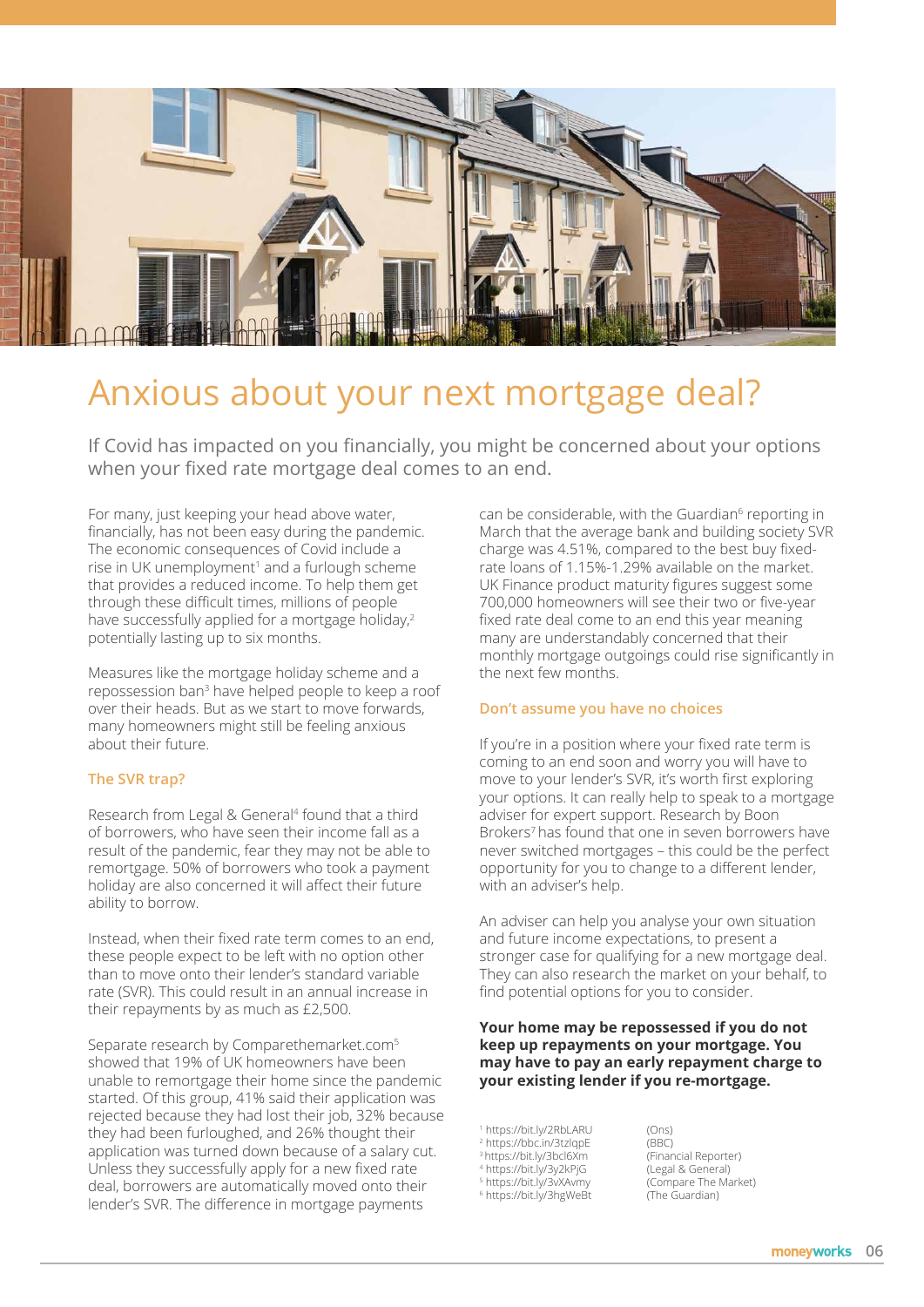# Better days ahead?

After a year of hardship, the end for lockdowns appears to be in sight – something the markets are already optimistic about.

For investors, including people saving for retirement, the initial weeks of the Covid pandemic were a worrying time financially. It culminated in the UK FTSE 100 posting its biggest quarterly fall for more than three decades.<sup>1</sup>

But since that point, investors have actually experienced a positive 12 months. Markets aren't quite back at the level they were before the pandemic began, but investment and pension funds have largely seen a recovery in their value.<sup>2</sup>

Given the rollercoaster lockdown ride of Covid, this quick upturn is no mean feat.

#### **Why investors have benefitted despite the pandemic**

Even with the UK spending the first quarter of 2021 back in a full lockdown, the FTSE still had a good period – gaining 4.3% over the three months.3 There was no repeat of the stock market falls of a year earlier, as short-term gloom was overlooked for longterm optimism.

A key part of that brighter outlook is the fact there is a plan to address Covid, in the shape of a vaccine rollout that has proved especially effective in the UK. The government has also shown it will continue to do whatever it takes to help the economy through lockdowns. For example, the furlough scheme – which was initially set up to run for three months – has been continually extended.4 That has given markets confidence in the future of the economy.

The other boost has been the way in which many businesses adapted to lockdown, either from quickly relocating staff to working from home or finding ways to continue delivering products and services online. To date, the worst case predictions of sky-high

unemployment have not come to fruition. There is no question it has been an incredibly tough year for businesses and employees, but there has been plenty of resilience displayed by so many and that has fuelled optimism in markets, boosting patient investors.

#### **Is this a good time to invest?**

The biggest lesson of the Covid pandemic for investors is the importance of focusing on the longterm. When markets fell at first, many people might have panicked and enchased their holdings, taking the loss before it potentially got worst. But by doing so they missed out on the market recovery gains that followed.

There might be some set-backs ahead that cause markets to fall back. But when it comes to investing, it's all about your long-term goals. The last 12 months have shown the value of sticking to a plan.

There are reasons to feel optimistic about the long-term outlook in a world that is slowly getting to grips with Covid. So, if you've not reviewed your investments and pensions lately, or are looking to invest for the first time, this could be a really good time to sit down with a financial adviser and make plans.

The value of your investment can go down as well as up and you may not get back the full amount invested. Investments do not include the same security of capital which is afforded with a deposit account.

 https://bit.ly/2Swvrqy (The Guardian) http://bitly.ws/dkQX (Google) http://bitly.ws/dmti (Fool) http://bitly.ws/dmtk (CBI)